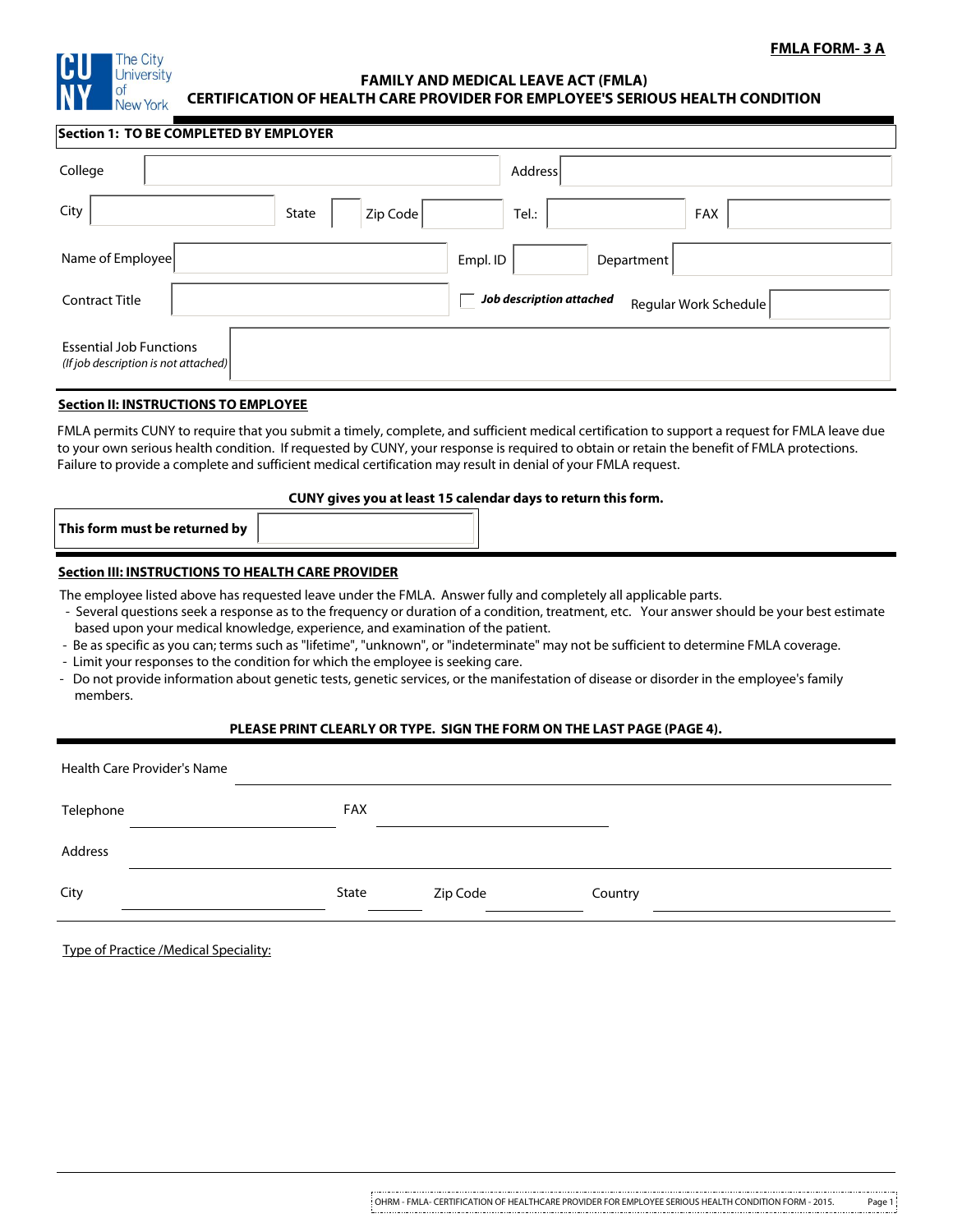## **FAMILY AND MEDICAL LEAVE ACT (FMLA) CERTIFICATION OF HEALTH CARE PROVIDER FOR EMPLOYEE'S SERIOUS HEALTH CONDITION**

# **PART A: MEDICAL FACTS**

| <u>PARI A: MEDICAL FACIS</u>                                                                                               |                                                                                                                                              |
|----------------------------------------------------------------------------------------------------------------------------|----------------------------------------------------------------------------------------------------------------------------------------------|
| Approximate date condition commenced                                                                                       | Probable duration of condition                                                                                                               |
| Answer as applicable                                                                                                       |                                                                                                                                              |
| Was the patient admitted for an overnight stay in a hospital, hospice, or residential medical care facility?               | Yes<br>No                                                                                                                                    |
|                                                                                                                            | If yes, dates of admission<br>From<br>To                                                                                                     |
|                                                                                                                            |                                                                                                                                              |
| Dates you treated the patient for a condition                                                                              |                                                                                                                                              |
| Will the patient need to have treatment visits at least twice per year due to the condition?                               | No<br>Yes                                                                                                                                    |
| Was medication, other than over-the-counter medication, prescribed?                                                        | Yes<br>No                                                                                                                                    |
| Was the patient referred to other health care provider(s) for evaluation or treatment (e.g., physical therapist)?          | Yes<br>No                                                                                                                                    |
| If yes, state the nature of such treatments and expected duration of treatment:                                            |                                                                                                                                              |
|                                                                                                                            |                                                                                                                                              |
|                                                                                                                            |                                                                                                                                              |
|                                                                                                                            |                                                                                                                                              |
| Is the medical condition pregnancy?<br>П.                                                                                  | Yes $\Box$ No If yes, expected date of delivery                                                                                              |
|                                                                                                                            | Use the information provided by the Employer in Section 1 to answer this question. If the employer fails to provide a list of the employee's |
| essential functions or a job description, answer these questions based upon the employee's own description of his/her job. |                                                                                                                                              |
| Is the employee unable to perform any of his/her job functions due to the condition?                                       | Yes<br>No                                                                                                                                    |
| If yes, identify the job functions the employee is unable to perform:                                                      |                                                                                                                                              |
|                                                                                                                            |                                                                                                                                              |
|                                                                                                                            |                                                                                                                                              |
|                                                                                                                            |                                                                                                                                              |
|                                                                                                                            |                                                                                                                                              |
|                                                                                                                            |                                                                                                                                              |
|                                                                                                                            |                                                                                                                                              |
| symptoms, diagnosis, or any regimen of continuing treatment, such as the use of specialized equipment):                    | Describe other relevant medical facts, if any, related to the condition for which the employee seeks leave (such medical facts may include   |
|                                                                                                                            |                                                                                                                                              |
|                                                                                                                            |                                                                                                                                              |
|                                                                                                                            |                                                                                                                                              |
|                                                                                                                            |                                                                                                                                              |
|                                                                                                                            |                                                                                                                                              |
|                                                                                                                            |                                                                                                                                              |
|                                                                                                                            |                                                                                                                                              |
|                                                                                                                            |                                                                                                                                              |
|                                                                                                                            |                                                                                                                                              |
|                                                                                                                            |                                                                                                                                              |
|                                                                                                                            |                                                                                                                                              |
|                                                                                                                            |                                                                                                                                              |
|                                                                                                                            |                                                                                                                                              |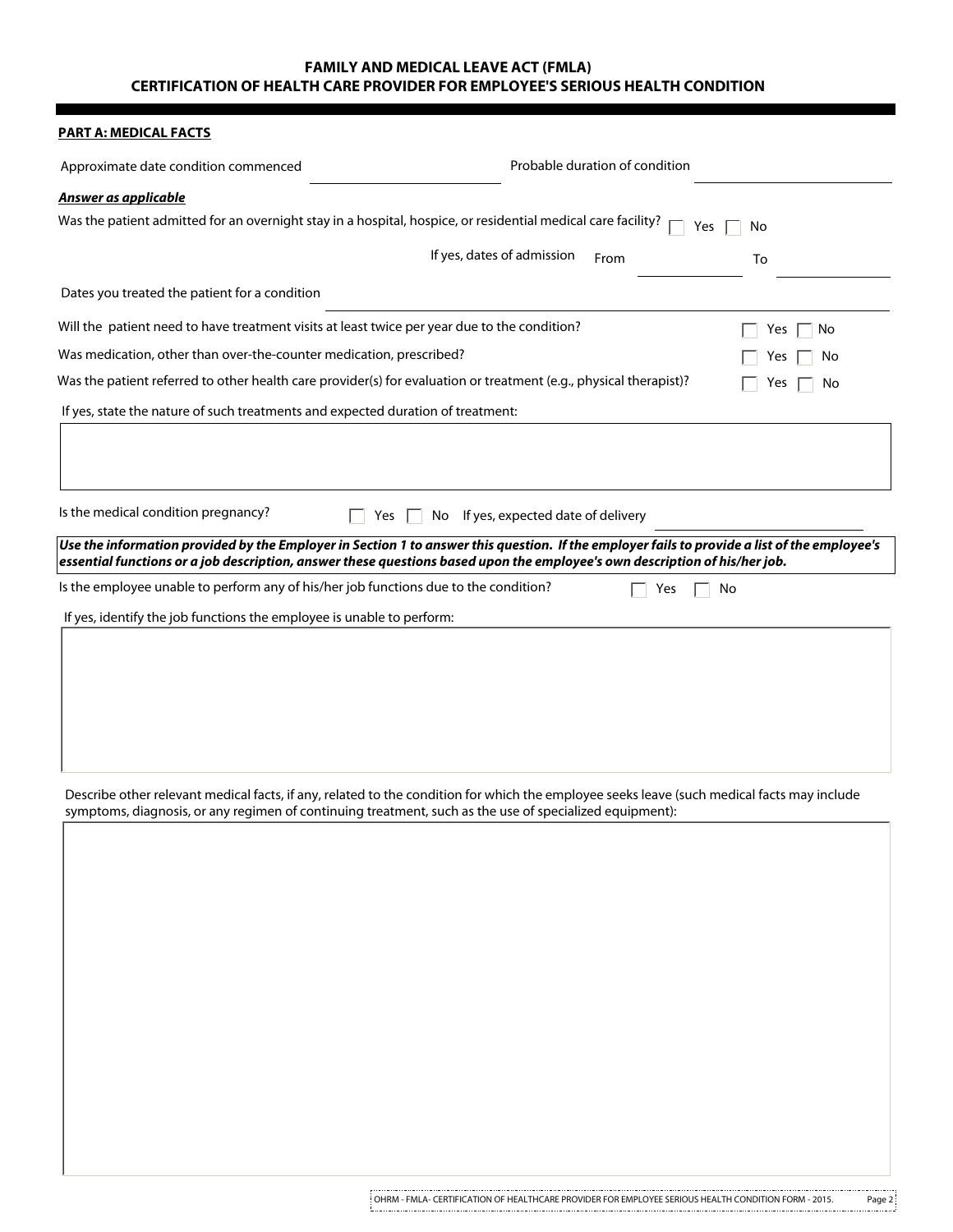## **FAMILY AND MEDICAL LEAVE ACT (FMLA) CERTIFICATION OF HEALTH CARE PROVIDER FOR EMPLOYEE'S SERIOUS HEALTH CONDITION**

| <b>PART B: AMOUNT OF LEAVE NEEDED</b>                                                                                                                                                                                                                                 |                 |               |     |    |
|-----------------------------------------------------------------------------------------------------------------------------------------------------------------------------------------------------------------------------------------------------------------------|-----------------|---------------|-----|----|
| Will the employee be incapacitated for a single continuous period of time due to his/her medical condition, including any<br>time for treatment and recovery?                                                                                                         |                 |               | Yes | No |
| If yes, estimate the beginning and end dates for the period of incapacity:                                                                                                                                                                                            | From            | To            |     |    |
| Will the employee need to attend follow-up treatment appointments or work part-time or on a reduced schedule because<br>of the employee's medical condition?                                                                                                          |                 |               | Yes | No |
| If yes, are the treatments or the reduced number of hours of work medically necessary?                                                                                                                                                                                |                 |               | Yes | No |
| Estimate treatment schedule, if any including the dates of any scheduled appointments and the time required for each appointment,<br>including any recovery period:                                                                                                   |                 |               |     |    |
|                                                                                                                                                                                                                                                                       |                 |               |     |    |
| Estimate the part-time or reduced work schedule the employee<br>needs, if any:                                                                                                                                                                                        | Hour(s) per day | Days per week |     |    |
|                                                                                                                                                                                                                                                                       | From            | To            |     |    |
| Will the condition cause episodic flare-ups periodically preventing the employee from performing his/her job functions?                                                                                                                                               |                 |               | Yes | No |
| Is it medically necessary for the employee to be absent from work during the flare-ups?                                                                                                                                                                               |                 |               | Yes | No |
| If yes, explain                                                                                                                                                                                                                                                       |                 |               |     |    |
|                                                                                                                                                                                                                                                                       |                 |               |     |    |
|                                                                                                                                                                                                                                                                       |                 |               |     |    |
|                                                                                                                                                                                                                                                                       |                 |               |     |    |
|                                                                                                                                                                                                                                                                       |                 |               |     |    |
|                                                                                                                                                                                                                                                                       |                 |               |     |    |
|                                                                                                                                                                                                                                                                       |                 |               |     |    |
| Based upon the patient's medical history and your knowledge of the medical condition, estimate the frequency of flare-ups and the duration of<br>related incapacity that the patient may have over the next 6 months (e.g., episode every 3 months lasting 1-2 days): |                 |               |     |    |

|   | <b>Frequency</b> No. of times per week | No. of times per month |  |
|---|----------------------------------------|------------------------|--|
| D |                                        |                        |  |

**Duration** No. of hours per episode No. of day(s) per episode